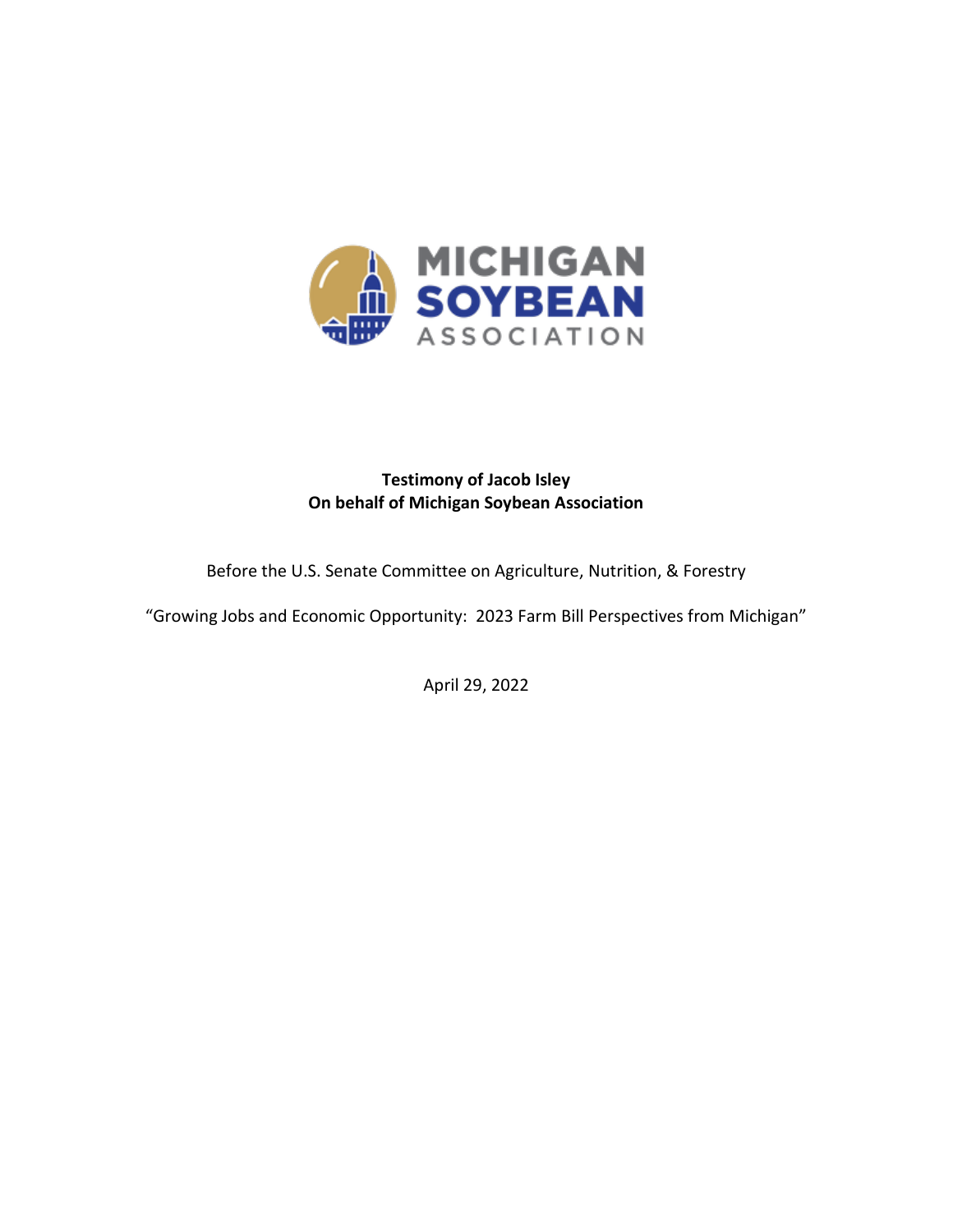Good morning, Chairwoman Stabenow, Ranking Member Boozman, and distinguished members of the Senate Committee on Agriculture, Nutrition, and Forestry. It is a privilege to join you and offer testimony on farm bill perspectives from Michigan.

I am a soybean farmer from Palmyra, Michigan, and am here today representing the Michigan Soybean Association. The Michigan Soybean Association represents more than 12,000 Michigan soybean growers and is a state affiliate of the American Soybean Association (ASA), which represents soybean farmers in Washington, D.C., on domestic and international policy issues. Farmers produce soybeans in nearly every state represented by members of this committee.

Michigan soybean farmers are among the nation's most productive, having sustainably grown more than 109 million bushels on 2.15 million acres in 2021. This allows Michigan's soybean farmers to help provide countless products needed and enjoyed by consumers, including healthy edible oils and other food ingredients, protein-rich livestock feed, and clean-burning biodiesel, among others. A 2019 study conducted by the United Soybean Board and National Oilseed Processors Association estimated Michigan soybean producers generated nearly \$232 million in wages and nearly \$2.2 billion in revenue for the state.

These benefits would not be possible without the efforts of the United Soybean Board and the Michigan Soybean Committee, the partner organization of the Michigan Soybean Association. These agricultural research and promotion programs, also called "checkoffs," are funded and managed directly by soybean farmers, and the funds raised go toward research, promotion, and education initiatives, all aimed at improving yield, sustainability, and driving demand for U.S. soy products. This brings a return on investment—over \$12 for every farmer dollar invested in the checkoff—to farmers like me, who are then better able to support our families, employees, and rural communities.

## **Farm Safety Net**

Soybean farmers rely on domestic and global markets, as well as a steady supply of production inputs and a predictable regulatory environment, for success. When those markets fail or when significant economic disruptions occur, we rely on policymakers to ensure that a supportive farm safety net is in place.

Soybeans have long been U.S. agriculture's top export crop. Foreign markets were destinations for more than 50% of U.S. soy production in the last marketing year, as is historically consistent in recent years. China is the largest importer of soybeans in the world, so our commercial export relationship with China is critically important. Even with ongoing efforts to diversify and open new markets, almost a third of all soybeans grown in the United States are destined for China under normal trade conditions.

During the height of the China trade war in 2018, U.S. soy stopped flowing to the market during the peak export period that fall. Soybean prices fell by about 20%, but the producers of the crop received no Price Loss Coverage (PLC) payments and little from the Agriculture Risk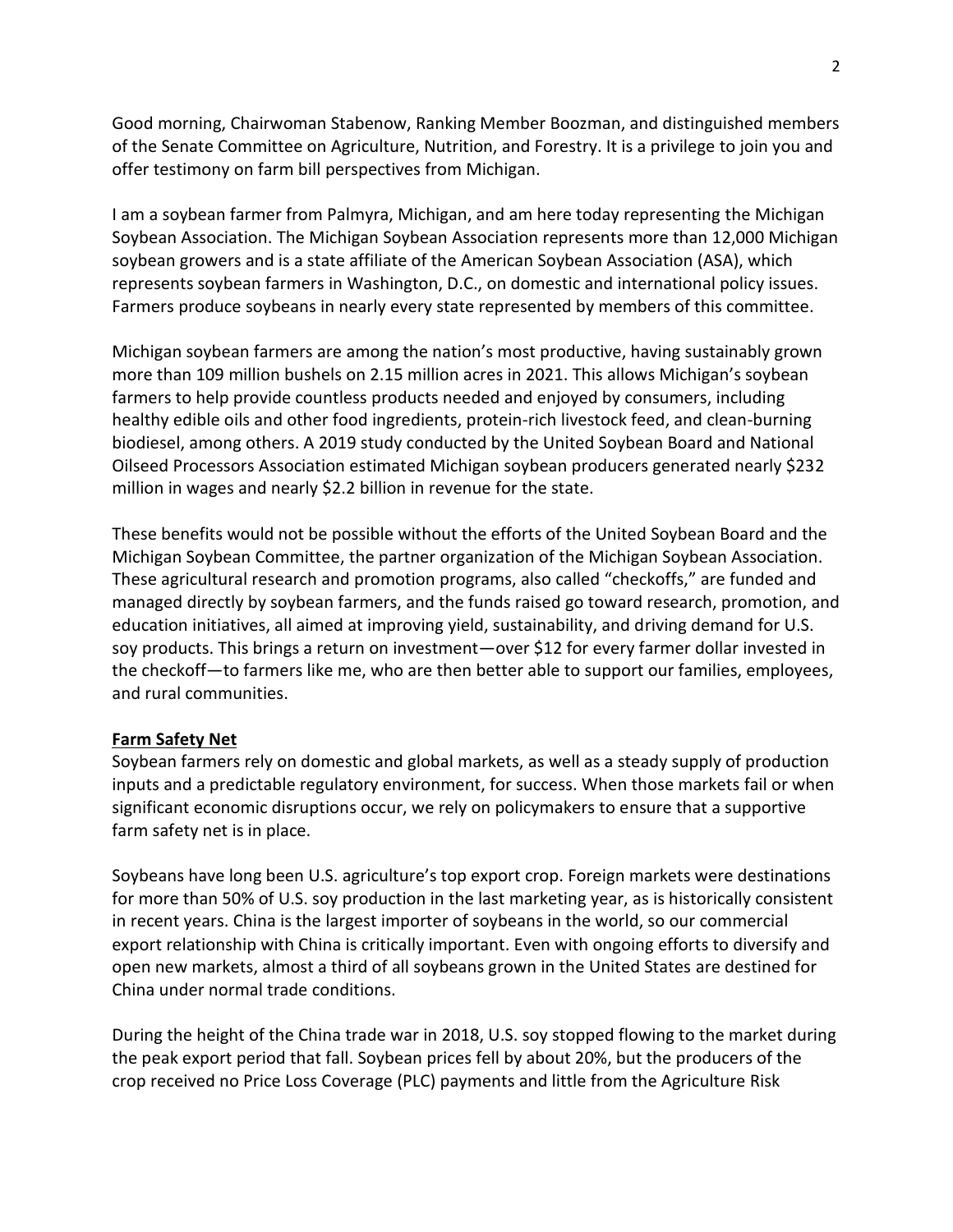Coverage (ARC) program under the Title I safety net. USDA stepped in with ad hoc, temporary support to farmers through the Market Facilitation Program (MFP).

If soybeans, the second-largest crop by area in the U.S., did not receive help through Title I during this critical situation, it is hard to imagine a scenario where the Title I safety net could provide meaningful help with the current reference price.

In addition, there is a significant disparity in soybean planted acres compared to base acres, the historical acreage on which ARC and PLC benefits are provided.

In 2021, soybeans were planted on over 87 million acres in the United States. By comparison, soybean base totals 52.5 million acres. 34.5 million acres of planted soybean acres were not protected by the soybean provisions of ARC and PLC in 2021. While some of these 34.5 million soybean acres may have been corn or wheat base, for example, these other crops may not correlate well with the losses being experienced on the farm. Some beginning farmers have little base on their farms, and greater adoption of no-till conservation practices has enabled farmers to cultivate row crops in new areas that have no base.

Looking ahead to the next farm bill, we respectfully request that the committee consider: 1) increasing the soybean reference price for calculating ARC and PLC, and 2) providing the option to update base acres. It is important to note that a combination of remedies to address these deficiencies is needed. For example, if an option to update base acres is allowed, it may not be exercised if the reference price for soybeans remains where it is currently set.

## **Crop Insurance**

A risk management program on which soybean farmers—and our lenders—rely heavily is crop insurance. We must have an affordable crop insurance program. With input costs higher in every area of my operation, I cannot afford to have the crop insurance premium subsidy reduced in the next farm bill.

In 2021, Michigan soybean farmers paid over \$25 million for crop insurance protection on over 1.6 million acres of soy, according to USDA Risk Management Agency (RMA) data. This program allows farmers to select coverage that meets their needs each year and responds in a timely manner when losses are triggered. The competitive private sector delivery system allows farmers to find the best service providers for our operations.

Crop insurance generally works well for soybeans in Michigan, and one area we hope to enhance is specialty soybeans. RMA has met with us to better understand these challenges, and we hope to work with them and you to improve coverage for producers of specialty types of soybeans.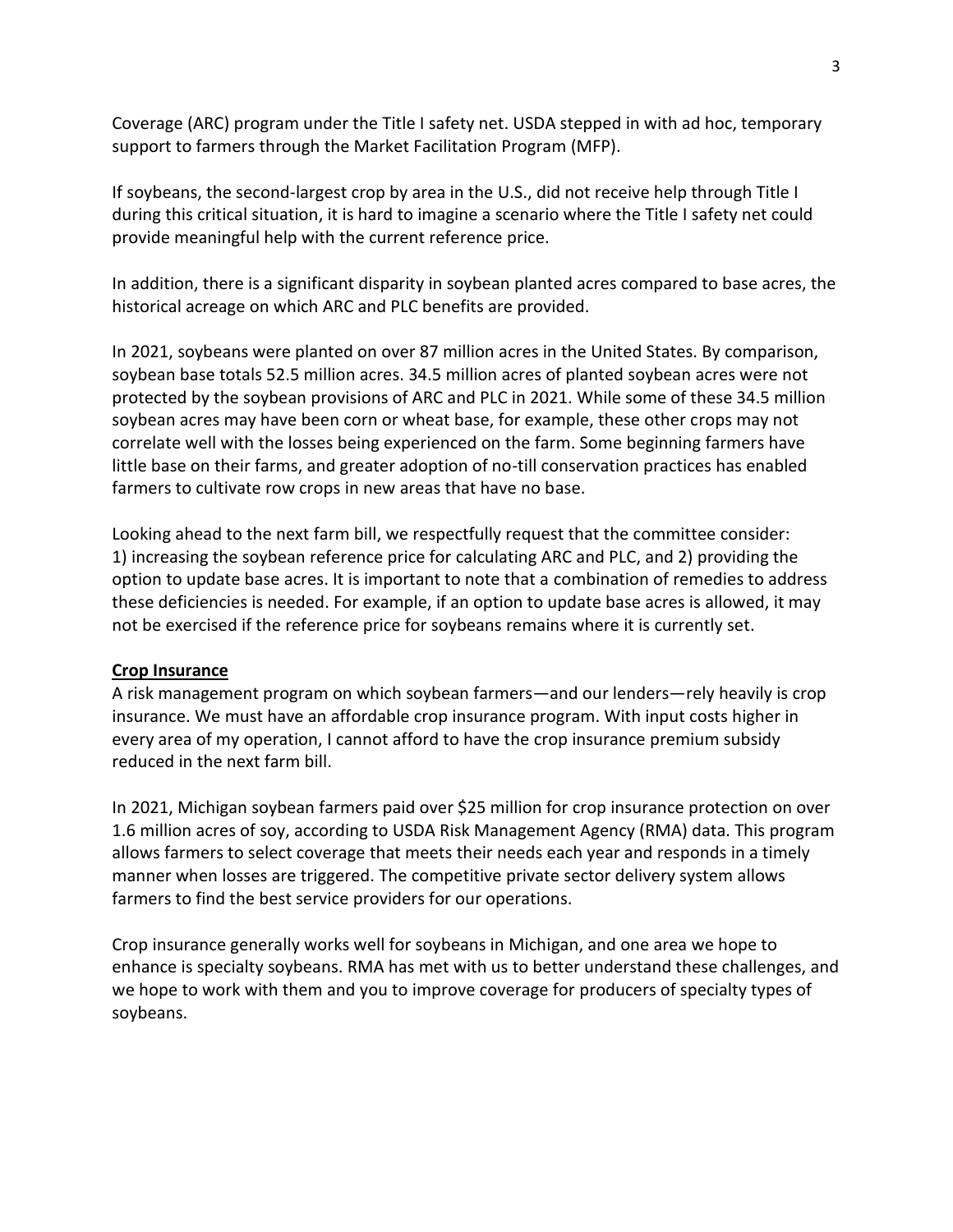#### **Credit**

Farmers also rely on credit to produce a crop each year. There are a variety of providers, including bankers, Farm Credit, and USDA's Farm Service Agency (FSA), for these critical resources.

With land values on the rise, we encourage the committee to consider raising FSA loan limits, which are not in line with the current market. There are also very practical, common-sense modifications that could make FSA's loan process more user-friendly. These include continuing to partner with local leading organizations where farmers are currently doing business; evaluating options to be approved for a young farmer loan prior to a purchase agreement being signed; and working alongside young farmers to evaluate potential property to be purchased and establishing a maximum amount to be spent when a property goes to auction.

Soybean farmers have also been concerned about FSA's approach to implementing the beginning farmer definition used for credit programs. Due to FSA's information technology system limitations, the definition is viewed as an inflexible 10-year timeframe and does not allow for military service or college years to be excluded from that 10-year timeframe. We have discussed this concern with our contacts at FSA and understand they are looking at options. It is simply unfair to penalize beginning farmers for taking a break to serve their country or improve their education.

#### **Trade**

Soybeans are one of Michigan's top agricultural export products. Long-term success abroad would not be possible without the foresight of Congress to create public-private partnership programs at USDA to assist trade associations in promoting our products on a global stage. The Market Access Program (MAP) and the Foreign Market Development (FMD) Program are two programs utilized by soybean growers to promote our products on a global stage. Through our national organizations at ASA and the U.S. Soybean Export Council (USSEC), Michigan soybean growers leverage additional dollars to increase market access, address technical barriers to entry, and create on-the-ground capacity and demand for U.S. soy.

U.S. soy has invested these dollars in a variety of projects across the globe. Recognizing the global demand for sustainably produced and verified soybeans, our industry used MAP funding to create the U.S. Soy Sustainability Assurance Protocol (SSAP). SSAP is a benchmarking system that helps industry customers ensure U.S. soy is produced following a strong set of conservation regulations and best management practices. For Marketing Year (MY) 2021, the U.S. sold 28,432,763 metric tons of SSAP-verified soy. Every year, the number of SSAP-certified shipments to our export markets is only expected to increase. Eighty percent of U.S. soy shipments to the European Union are SSAP certified, and SSAP has recently passed independent benchmarking to confirm compliance with the European Feed Manufacturers' Federation (FEFAC) Soy Sourcing Guidelines 2021.

SSAP was also recognized for meeting the Olympic and Paralympic Games Tokyo 2020 Organizing Committee's sustainable sourcing code for agricultural products, the Global Seafood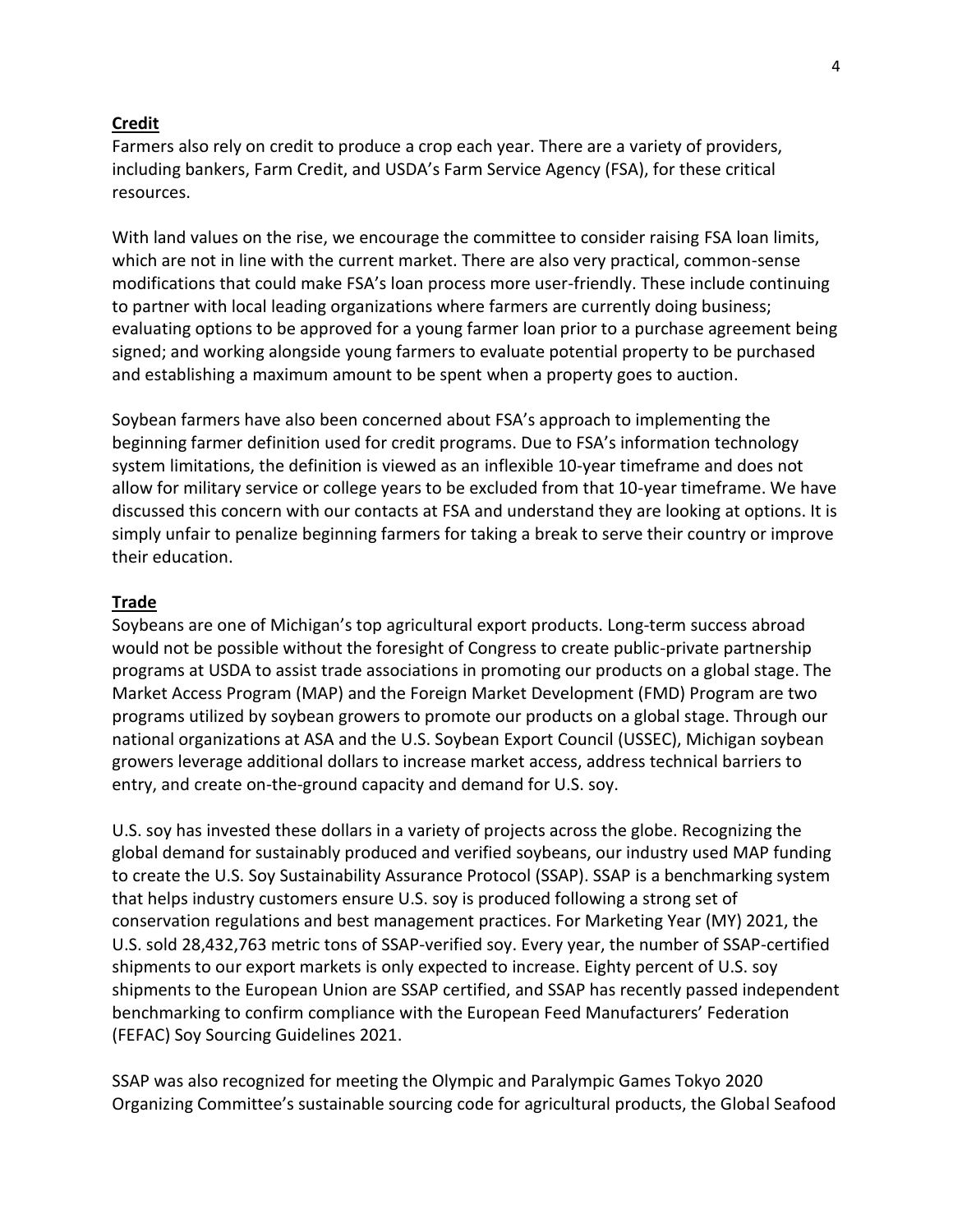Alliance's Best Aquaculture Practices and the Consumer Goods Forum's Sustainable Soy Sourcing Guidelines.

Promoting the sustainability story of Michigan-grown soybeans is of high importance to our state, and the Michigan Soybean Committee has invested state dollars to help USSEC support SSAP efforts in the European Union.

We appreciate Chairwoman Stabenow's leadership in helping to secure permanent, mandatory funding for MAP and FMD in the 2018 Farm Bill. These programs, however, are in desperate need of an increase in funding allocations. The MAP program was officially created in 1996, but authorization can be traced back to 1978, while FMD was created in 1955. Available data about total export market development funding and partner contributions ends in 2019. However, MAP and FMD funding has not changed since fiscal years 2006 and 1997, respectively. Over that same time, partner funding coming from states like Michigan continually grew to be about twice the level of federal dollars.



For FY 2021, 67 organizations received MAP funding and 21 received FMD funding. With the increase in the number of cooperators and adjustments for inflation, a steady budget of \$200 million annually for MAP means the full pool of funding available to cooperators is more akin to \$129 million.

It is critical for the continued success of U.S. agriculture that Congress invest additional resources in trade promotion programs in the 2023 Farm Bill. We respectfully request doubling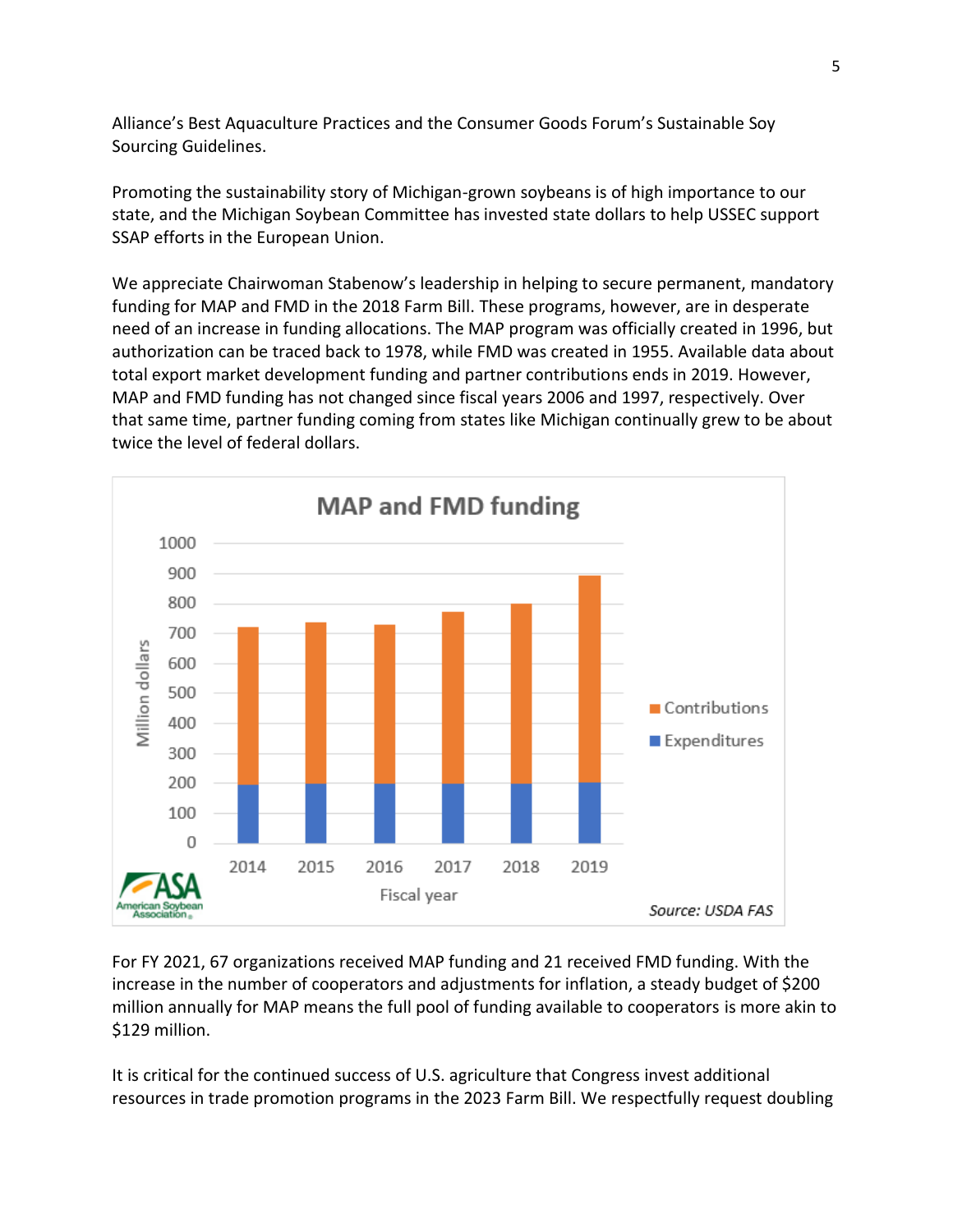the minimum annual mandatory funding for the Market Access Program to \$400 million and the Foreign Market Development Program to \$69 million.

#### **Conservation Programs**

My family has been farming the same land near Palmyra for more than 150 years. I am the sixth generation to farm here. Conservation-minded farming has allowed us to farm the same ground for that long, but it is really in the last 10-15 years that our family has deliberately worked to incorporate more conservation into our operation.

Our soil is primarily sandy loam with gravel subsoil, meaning that its capacity to hold water and nutrients is limited, and we have tile drainage in place on all our acreage. When a toxic algal bloom in the Western Lake Erie basin caused a water shutdown in Toledo, Ohio, in 2014, it shined a spotlight on farming practices in the basin and how they might impact water quality. It encouraged my family to look more carefully at practices that might limit runoff and nutrient loss.

At that time, the farm signed up for USDA's Environmental Quality Incentives Program (EQIP), which provided cost-sharing for implementing cover crops. Today, we plant cover crops on most of our acres, primarily an annual ryegrass mix. We also strip-till and no-till 100% of our acres, and we apply nutrients subsurface. We also soil test half our acres every year to ensure we only apply what fertilizer is needed. I am farming differently now, knowing that I can put nutrients right where the crop is going to need them and where they have the smallest chance of getting away.

As a result of these and other practices, we are using less fuel and fewer inputs, and we have seen yield increases. We have better water filtration and retention because we have improved the structure of the soil. I am excited about the synergy of agriculture and conservation. We think it can provide solutions, and I want to help find those solutions.

The farm bill is essential if we want to continue to extend these solutions across American farmland. Title II of the farm bill is the world's largest investment in private lands conservation, and it shows in the history of farmland conservation success stories. But we can do more. Farmer demand for voluntary, incentive-based working lands programs like EQIP and the Conservation Stewardship Program (CSP) always outpaces available funding: between 2010 and 2020, just 31% of farmers who applied to EQIP and 42% of those who applied to CSP were awarded contracts. We need to adequately fund these programs and ensure they are flexible enough to accommodate this country's wide range of crops, soil types, farming practices, and weather systems. When it comes to conservation and agriculture, one size does not fit all.

In addition, early adopters of conservation practices—like my family—are increasingly unable to access these farm bill programs. With limited funding, farmers understand USDA needs to make hard choices, and the Natural Resources Conservation Service's (NRCS) choice to bring new farmers and acres into conservation is a smart one. But this also has the unintended consequence of driving long-term conservationists to give up on some of their practices when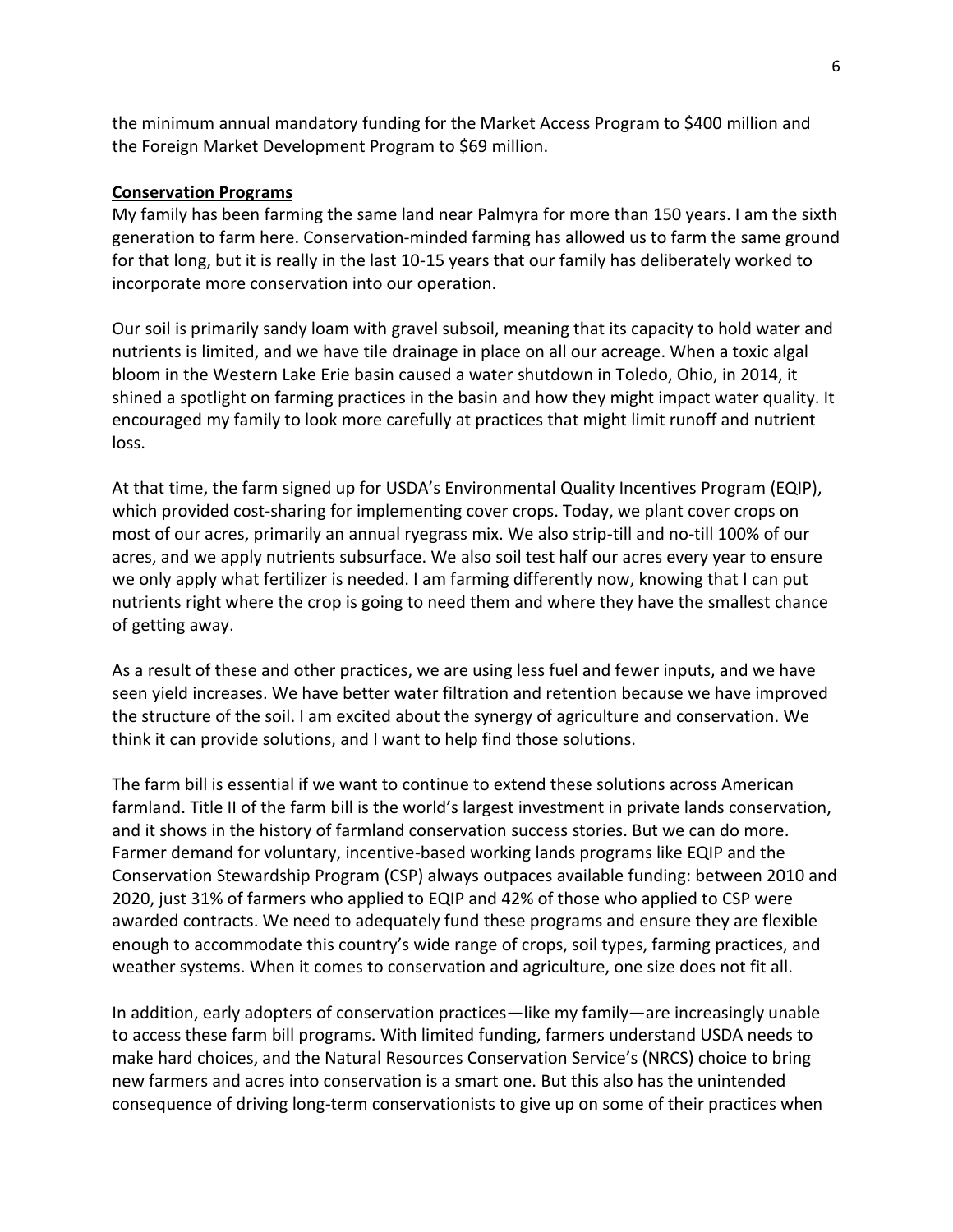they become unfeasible in an era of tight margins; farms may also see conservation undone when farmers retire or lease terms end. We must find ways to reward early adopters and hold them up as models to new generations, not allow their hard work—and our societal gains in water quality, wildlife habitat, and carbon sequestration—to be undone.

As you develop the next farm bill, we encourage you to consider directing funding to programs and practices that address cropland soil quality and health, water quality and quantity, provide regulatory predictability, and save input costs; to develop climate smart provisions that focus on total on-farm carbon capture, not additionality; to emphasize working lands programs over land retirement programs; and to consider incentives that encourage adoption of precision agriculture technologies, the use of which has a wide range of environmental benefits.

Soybean farmers have many ideas about how to use the farm bill to improve and expand conservation on American farms. We look forward to working with the committee in this important effort.

#### **Biobased Products**

In February, Chairwoman Stabenow and Senator Klobuchar sent a letter to USDA Secretary Vilsack asking the administration to take a meaningful step in addressing the climate crisis by increasing federal investments in biobased products. Thank you, Chairwoman Stabenow, for leading the push to continue to grow the biobased economy through programs like USDA's BioPreferred® program.

Celebrating 20 years this spring, the USDA BioPreferred® program was developed to spur growth in the rural bioeconomy, provide new markets for farm commodities, and increase the use of renewable agricultural resources. However, despite the intent of Congress in previous farm bills, the goals of the BioPreferred program are still not being realized. According to the most recent data, the Federal Service and Construction Contractors reported \$76 million in biobased product purchases in fiscal year 2021—truly a drop in the bucket when looking at the \$650 billion in overall federal procurement that fiscal year.

As you may recall, the 2018 Farm Bill directed USDA and U.S. Department of Commerce to develop North American Industry Classification System (NAICS) codes for biobased products and renewable chemicals, but this past December the Office of Management and Budget still declined to do this. While the biobased products sector is rapidly expanding and developing new product innovations, federal procurement has flatlined. The 2018 Farm Bill sought to address that, but it seems more needs to be done.

There are over 1,000 biobased products made with soybeans that can be utilized by federal agencies and private consumers alike, ranging from cleaning supplies to asphalt sealant to running shoes—and all made with ingredients grown right here on Michigan farms. Biobased products made with soy protein and oil are sustainable. Unlike fossil fuel-based feedstocks, soybeans capture carbon dioxide from the atmosphere. They also fix their own nitrogen for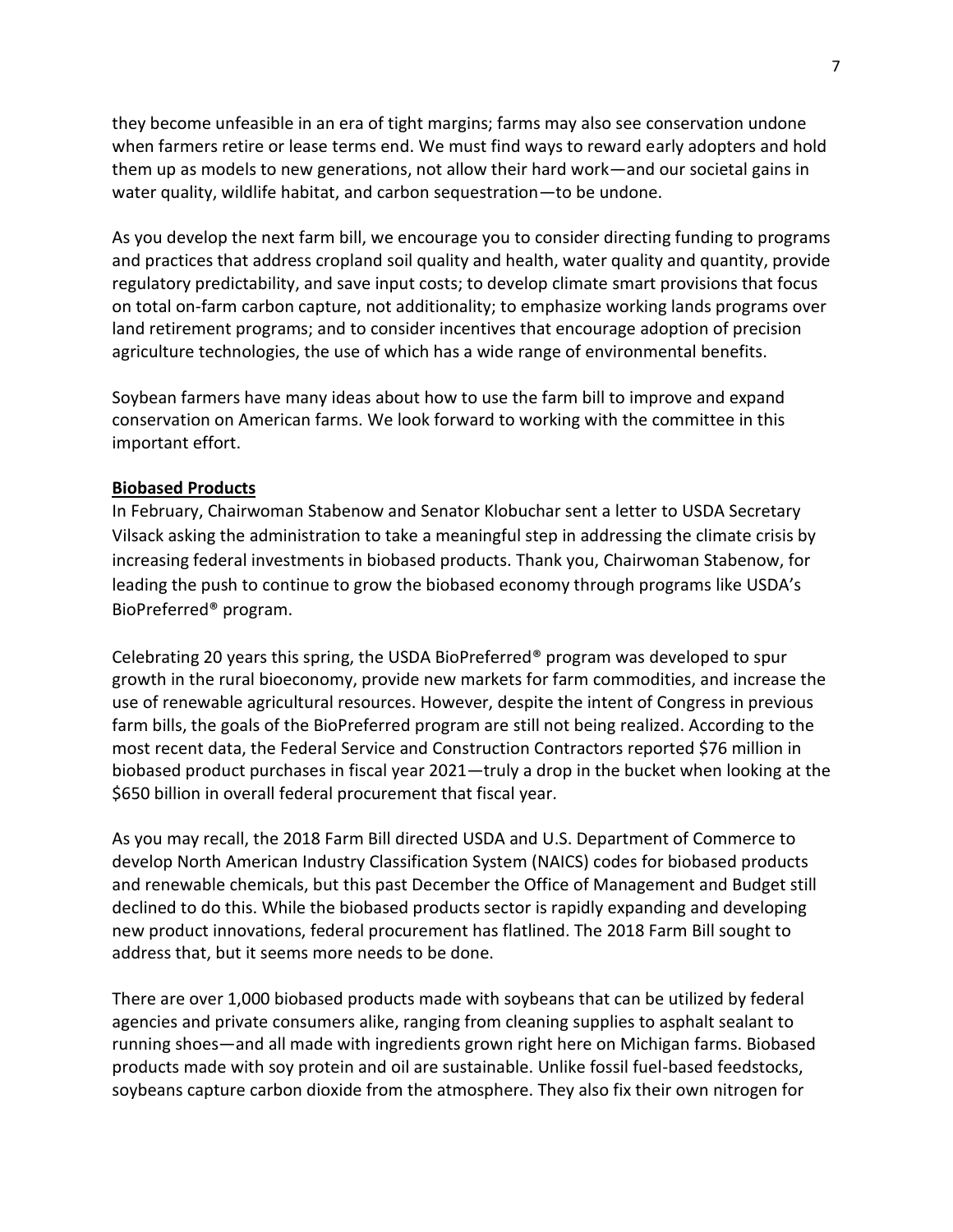energy, limiting chemical-based fertilizer applications. And, like me, most soybean farmers use conservation tillage, which disturbs less soil, reduces fuel use, and helps sequester carbon on cropland. Consumers continue to increase demand for sustainably produced products, and Michigan's soy growers are ready to help deliver products with environmental benefits including lower greenhouse gas emissions, reduced energy costs, lower volatile organic compounds (VOCs), reduced exposure of workers to toxic chemicals, credits toward LEED certification of some finished products, and reduced processing costs and environmental compliance fees.

One of my favorite examples of the use of soy-based products is thanks to a partnership between Lear Corporation, based in Southfield, Michigan, and Michigan icon Ford Motor Company, which together commercialized soy-foam applications in vehicles. Since 2008, Ford Mustangs, Explorers, Escapes, and other models have rolled off North American production lines with seats, head restraints, and headliners made with Lear SoyFoam™.

Ford Mustangs and many other vehicles can now also roll on soy-based tires made by Goodyear Tire and Rubber Company. Through a partnership with the United Soybean Board, Goodyear has introduced four lines of commercially available Goodyear tires containing soybean oil, and last year the company made a multi-decade commitment to source sustainably produced U.S. soybean oil, phasing out petroleum-derived oils from its products by 2040.

Henry Ford believed that one day his company would "grow a car," and you can see the roots of this innovation and partnership with U.S. soybean farmers at Greenfield Village in Dearborn, Michigan, where Ford's soybean research laboratory still stands today. Ford actively looked for opportunities to combine the fruits of industry and agriculture. With your support in the next farm bill, we can help realize that vision here in Michigan and across the country.

## **Energy**

Created in the 2002 Farm Bill, the Biodiesel Fuel Education Program seeks to stimulate consumption and investment in biodiesel and renewable diesel, which are advanced, lowcarbon biofuels derived from a variety of vegetable oils, including soybean oil, animal fats and used cooking oil. Information and outreach activities funded under the Biodiesel Fuel Education Program have raised awareness of the benefits of biodiesel fuel use and complemented incentives Congress provided in 2005 when it enacted the Renewable Fuel Standard and biodiesel tax incentive. For example, from 2014-2018 the biodiesel industry leveraged \$3.6 million dollars from the Biodiesel Fuel Education Program to raise an additional \$17 million non-federal dollars. The industry used the funds to promote biodiesel's sustainability attributes, provide technical assistance to original equipment manufacturers, develop fuel quality assurance programs, and promote biodiesel blending in home heating oil.

Unfortunately, the Biodiesel Fuel Education Program no longer receives mandatory funding; after 2018, it switched to discretionary funding, and Congress has unfortunately appropriated no funding to the program. This program remains a priority for soy growers. There is still much work to be done in terms of market growth—especially as industry continues to seek to play a